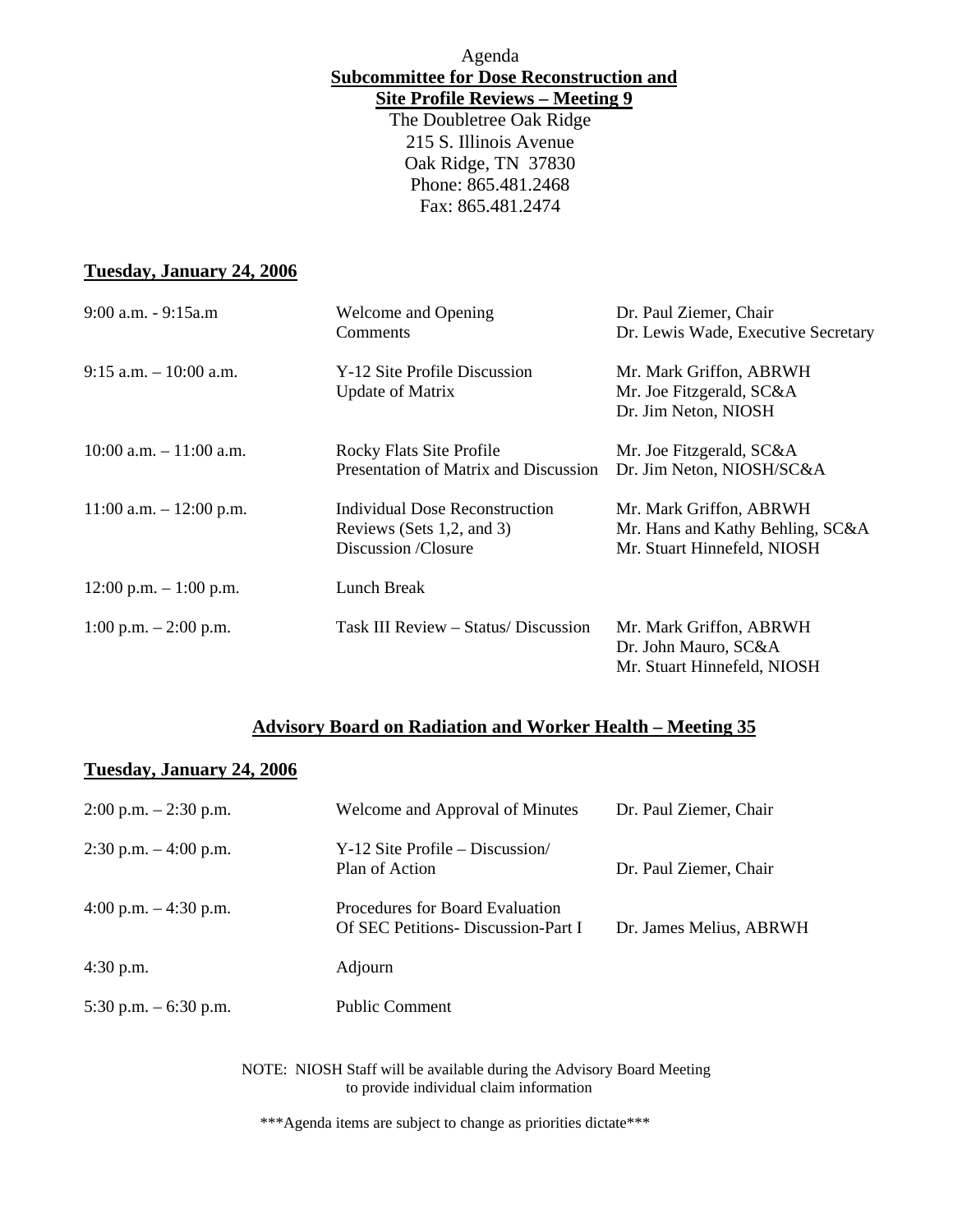# Agenda **Advisory Board on Radiation and Worker Health – Meeting 35**

The Doubletree Oak Ridge 215 S. Illinois Avenue Oak Ridge, TN 37830 Phone: 865.481.2468 Fax: 865.481.2474

## **Wednesday, January 25, 2006**

| 8:30 a.m. - 8:45a.m         | Welcome and Opening<br>Comments                                                                                                                                                     | Dr. Paul Ziemer, Chair<br>Dr. Lewis Wade, Executive Secretary                |
|-----------------------------|-------------------------------------------------------------------------------------------------------------------------------------------------------------------------------------|------------------------------------------------------------------------------|
| 8:45 a.m. - 10:00 a.m.      | Pacific Proving Grounds SEC<br>Presentation by NIOSH<br><b>Presentation by Petitioners</b><br><b>Board Discussion/Recommendation</b>                                                | Dr. Paul Ziemer, Chair<br><b>TBD</b><br><b>TBD</b><br>Dr. Paul Ziemer, Chair |
| $10:00$ a.m. $-10:30$ a.m.  | <b>Break</b>                                                                                                                                                                        |                                                                              |
| 10:30 a.m. $-11:00$ a.m.    | Classified Data: Impact on Board SEC<br><b>Petition Recommendation</b>                                                                                                              | Dr. Lewis Wade, Executive Secretary                                          |
| $11:00$ a.m. $- 12:00$ p.m. | Board Correspondence Response to<br>Letters from Senator Clinton, Senator Schumer<br>Mike Wright, Steel Workers<br>(Presentation by NIOSH/ORAU on<br><b>Worker Interactions)</b>    | Dr. Paul Ziemer, Chair                                                       |
| $12:00$ p.m. $-1:30$ p.m.   | Lunch Break                                                                                                                                                                         |                                                                              |
| 1:30 p.m. $- 2:30$ p.m.     | Rocky Flats Site Profile – Discussion/<br>Plan of Action                                                                                                                            | Dr. Paul Ziemer, Chair                                                       |
| $2:30$ p.m. $-3:15$ p.m.    | Hanford Site Profile – Presentation<br>Comments, Discussion, Plan of Action                                                                                                         | Dr. Paul Ziemer, Chair<br><b>NIOSH</b>                                       |
| $3:15$ p.m. $-3:30$ p.m.    | <b>Break</b>                                                                                                                                                                        |                                                                              |
| $3:30$ p.m. $-4:30$ p.m.    | Procedures for Board Evaluation of<br>SEC Petitions- Discussion Part II<br>(Including a discussion of the pending<br>Y-12 Petition and a discussion of the SC&A<br><b>SEC Task)</b> | Dr. James Melius, ABRWH                                                      |
| 4:30 p.m. $-5:00$ p.m.      | Report from SC&A on SEC Task                                                                                                                                                        | Dr. Arjun Makhijani, SC&A                                                    |
| $5:00$ p.m.                 | Adjourn                                                                                                                                                                             |                                                                              |
| 7:00 p.m. $-8:30$ p.m.      | <b>Public Comment</b>                                                                                                                                                               |                                                                              |
|                             | NOTE: NIOSH Staff will be available during the Advisory Board Meeting<br>to provide individual claim information                                                                    |                                                                              |

\*\*\*Agenda items are subject to change as priorities dictate\*\*\*